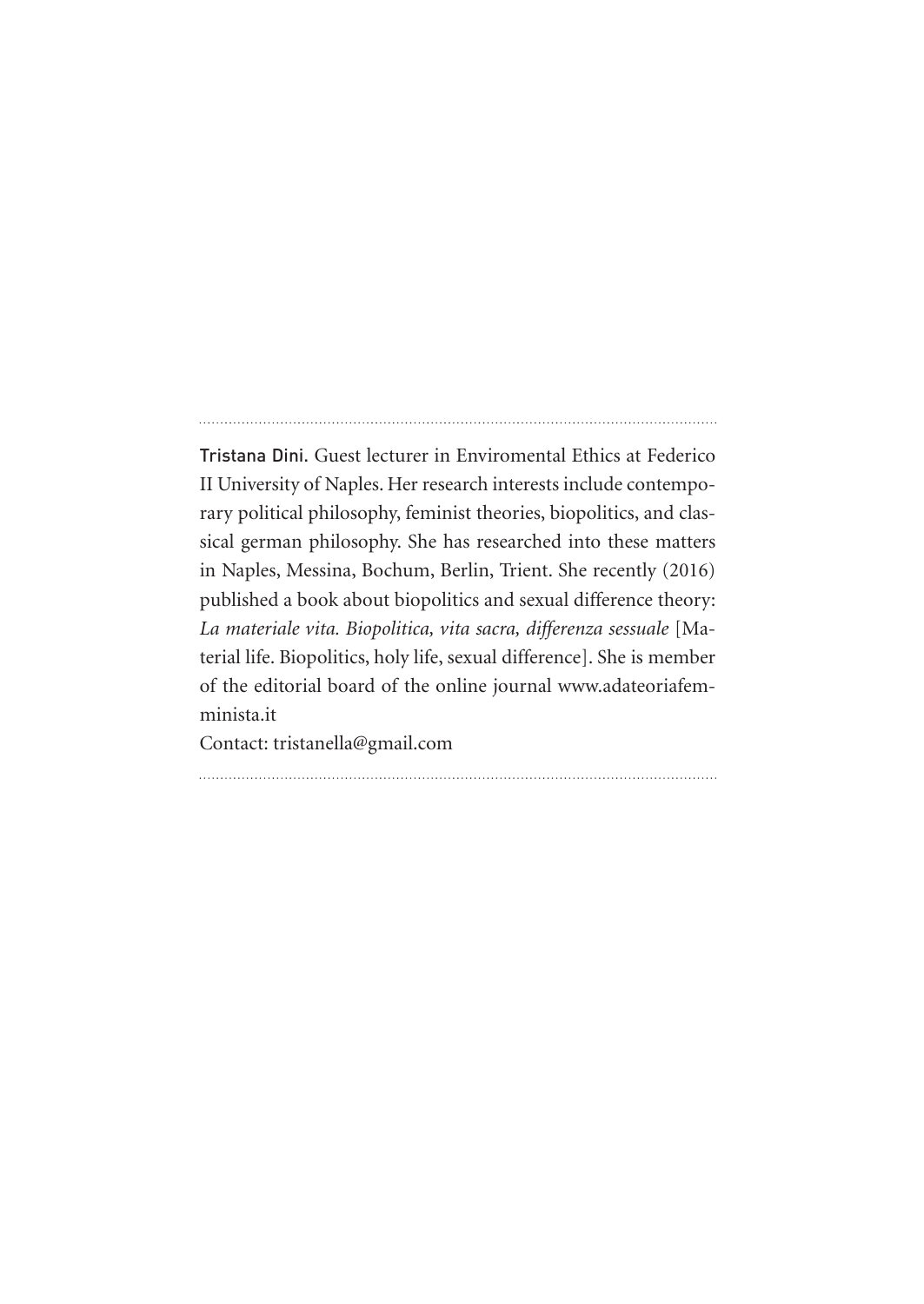# **POLITICS OF CARE VS. BIOPOLITICAL CARE? THE FEMINIST CUT ON NEOLIBERAL SATURATION**

## Tristana Dini

Università degli Studi di Napoli "Federico II"

#### DOI: 10.17450 /170214

Reception date 4<sup>th</sup> July 2017; acceptance date 24<sup>th</sup> July 2017. This article is the result of research activities held at Department of Economics and Statistics - Università degli Studi di Napoli "Federico II".

#### **Abstract**

This article aims to address the issue of care within the theoretical and political feminist debate on the recent neoliberal wave. The context addressed is the blurring of the distinction between the public and private spheres, production and reproduction. The text analyses the affinity between biopolitics as taking charge of life and "care" as the way in which women "lead" the living. The neoliberal apparatus engages all the aspects of female subjectivity: emotional, cognitive, relational, performative, and corporeal. Women's family caregiving has itself become part of the formation of a sophisticated "human capital". Furthermore, the article compares different feminist interpretations (Marxist, liberal, and the thought of sexual difference) of the role of care in the neoliberal context. The text checks the practicability of a "political" (not only ethical) use of "care" as a feminist proposal to create a cut in the "neoliberal saturation". It examines if and how it is possible to counteract "biopolitical care" with a politics of "relation", "vulnerability" and "care", with a politics of "partire da sé".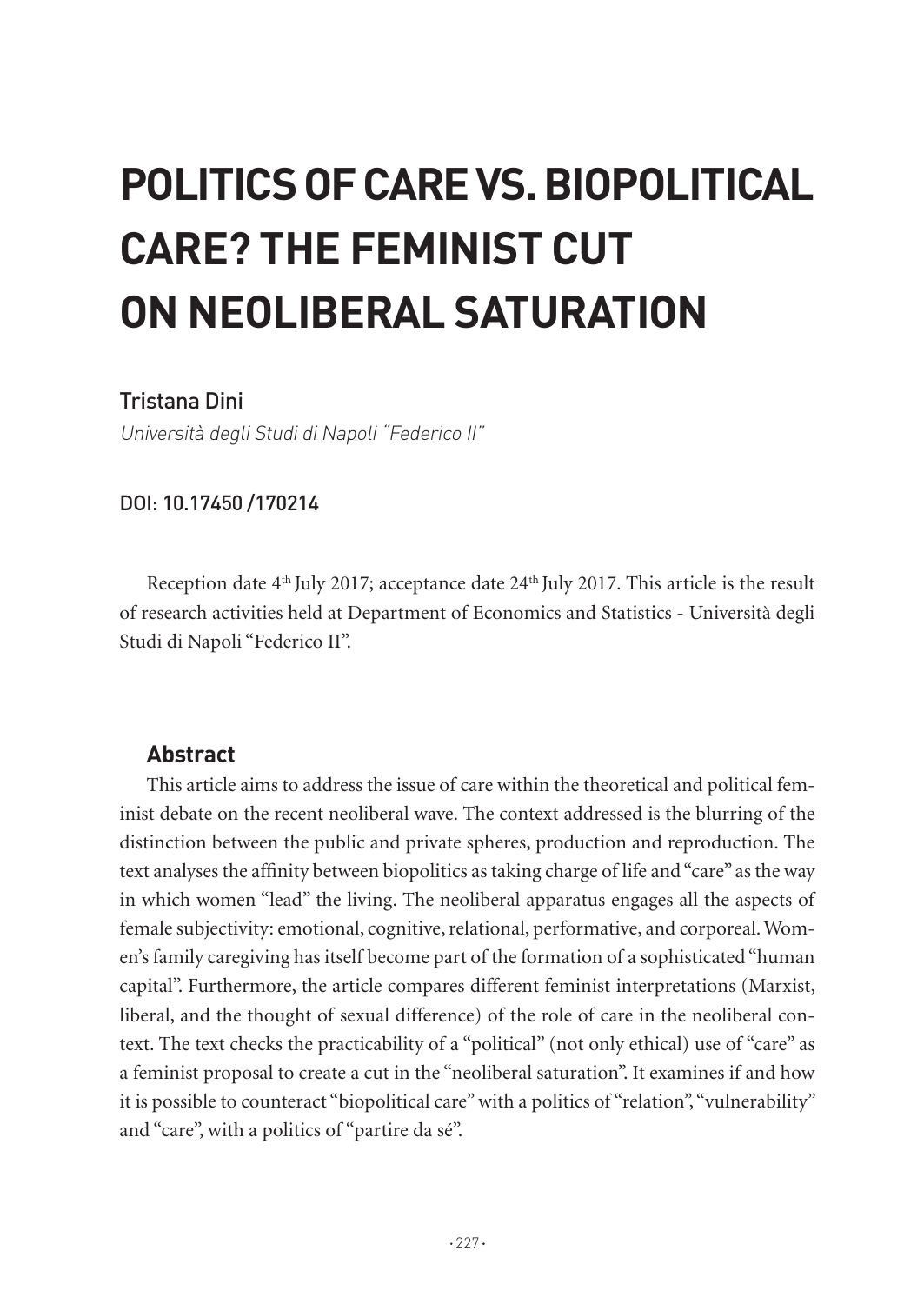## **Keywords**

Feminism, biopolitical care, neoliberalism, reproduction, vulnerability.

#### **Resumen**

El presente artículo aborda el concepto de "cuidado" en el debate teórico-político feminista sobre el neoliberalismo. El contexto de referencia es el de la disolución de la distinción entre esfera pública y privada, entre producción y reproducción. En el texto se analiza la afinidad entre la biopolítica entendida como un hacerse cargo de la vida y el "cuidado" como la modalidad de la mujer de conducir al ser vivo. El aparato neoliberal pone a trabajar la subjetividad femenina, exigiendo la participación de todos sus aspectos: emotivos, cognitivos, relacionales, prestacionales, corporales. Además, se examinan las diferentes lecturas feministas (marxistas, liberales, en función del pensamiento de la diferencia sexual) del papel que ha tenido el cuidado en el ámbito neoliberal. El texto sugiere reconocer la posibilidad de un "uso político" (y no solo ético) del "cuidado" como propuesta feminista para crear un corte en la saturación neoliberal. En particular, se considera la posibilidad y la oportunidad de contraponer al cuidado biopolítico una política de la "relación", de la "vulnerabilidad" y del "cuidado", proponiendo una relectura del "partire da sé" del feminismo italiano como práctica del sí mismo antiliberal.

# **Palabras clave**

Feminismo, cuidado biopolítico, neoliberalismo, reproducción, vulnerabilidad.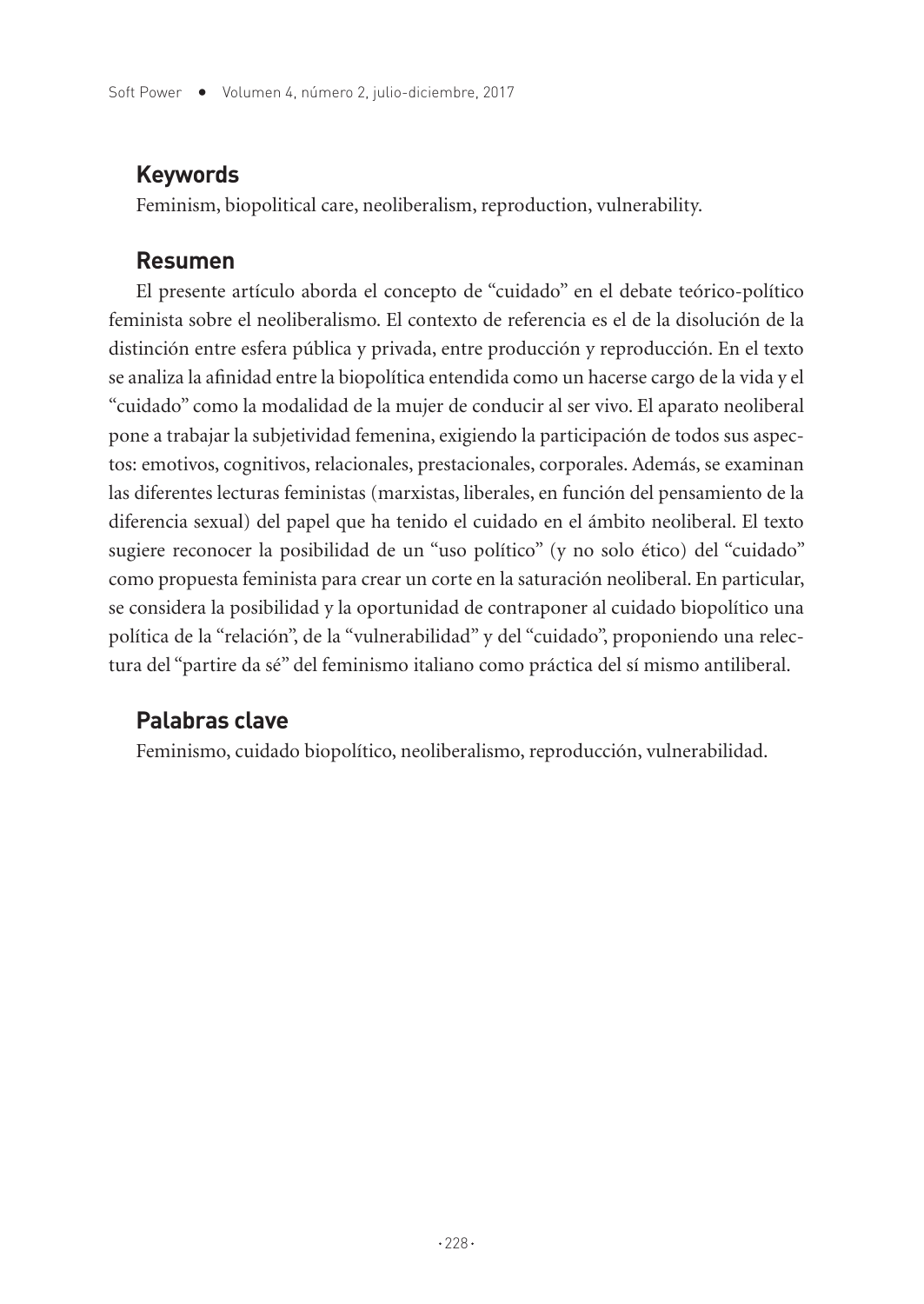The notion of care emerged in the feminist debate in the 1980s with the publication of Carol Gilligan's *In a Different Voice.* In her book, Gilligan advocated an "ethics of care" and this philosophical approach continues to play a major role in both the theory of ethics and in applied ethics. Gilligan's crucial merit was that of having approached ethics from a gender perspective, highlighting the relational character of feminine ethics, in contrast with masculine ethics, based on abstract norms and principles. In parallel, Gilligan advocated an open, dependent, relational subjectivity over the abstract, autonomous, neutral subjectivity posited by modern political and moral theory.

Gilligan's views have been criticized from a feminist perspective insofar as her female subject appears to coincide to some extent with that of patriarchal ideology, in which women are viewed as "naturally" loving and nurturing and therefore inclined to taking care of others. But the ethics of care have shown their greatest limits when applied to the political sphere, where its normative and prescriptive character and a lack of distance from neoliberal rationality becomes evident. This is the problem, for example, in the political interpretation of the ethics of care proposed by Joan Tronto in *Moral Boundaries. A Political Argument for an Ethic of Care* (1993), in which Tronto posits the idea of care (in the broader sense of taking care of oneself, of others, and of the world) as the main principle of a public, pluralistic and democratic ethics<sup>1</sup>.

After 9-11, feminist interpretations of vulnerability and mutual dependence have focused mostly on the opposite of care: on the violence and destructive negation of humanity that is becoming increasingly the norm, in spite of all the good-natured invocations of the importance of care<sup>2</sup>.

Any political reinterpretation of this by now classic feminist theme must necessarily start from a critique of the neoliberal context to which we belong. It is necessary first of all to acknowledge, starting from Foucault, the connection between 'care' and 'governmentality.' From a Foucaldian perspective, 'government' and 'care' refer to a new form of power that acts without resorting to coercion and repression. Rather, through government power determines the margins of the subjects' freedom, defining their possible field of action. In a situation in which 'pastoral power' is no longer aimed a guiding towards the salvation of the other world but at promoting health, well-being, and safety, the 'care' of the living becomes central to the mechanism of governmentality. Butler

<sup>1.</sup> J. Tronto has recently returned to this question in her in *Caring Democracy. Markets, Equality and Justice*, New York University Press, New York, 2013.

<sup>2.</sup> J. Butler, *Precarious Life. The Power of Mourning and Violence*, Verso, New York, 2004.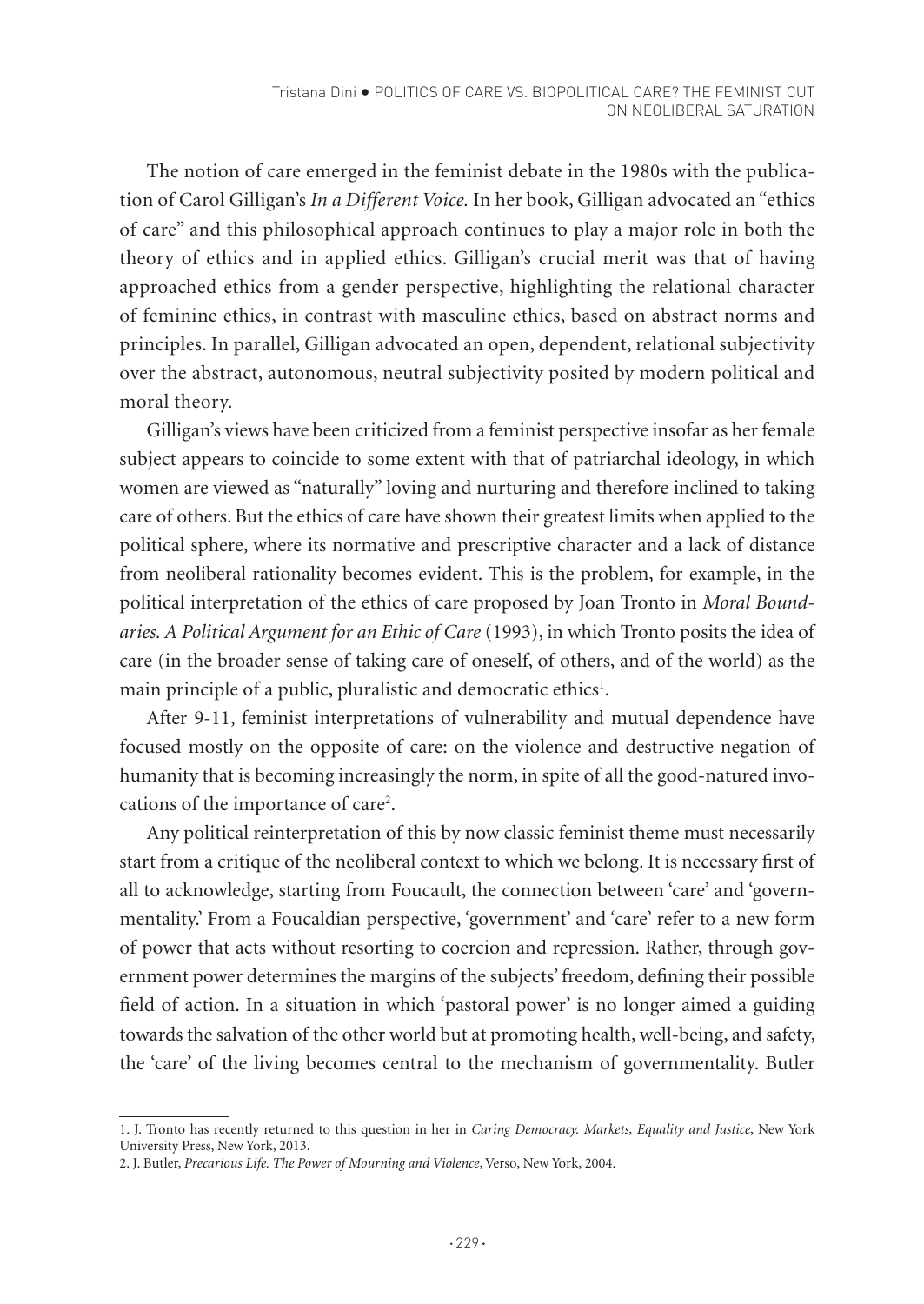observes how biopolitics orients lives towards precariousness in a differential fashion<sup>3</sup>, selecting some lives as valuable and deserving care, while other lives are excluded from this order, left to fend for themselves, deprived of value to the point of not being even worthy of mourning. Foucault himself, after all, had identified 'thanatopolitics' as inseparable from 'biopolitics'4 .

In the feminist debate on gender difference in Italy, Angela Putino in her *Amiche mie isteriche*, 5 emphasizes the connections between the dimension of female/maternal care and the programmed dimension of the care of the living that characterize biopolitics. The current historical period is characterized by a transition from a sovereign power which has the right to put subjects to death (the figure of the sovereign being characterized by a close resemblance to that of the father) to a biopower conceived as care, protection, as an action that acts on other actions, as a modality of influencing behaviors. Putino's criticism was directed not only towards Italian feminism of difference, which posited motherhood at the center of its symbolic order,<sup>6</sup> but also towards feminist proponents of the ethics of care, which in those years were widespread. Putino saw the ethics of care as an unwitting compliance by feminism with the neoliberal tendency to change the focus from the living to life, seen as a naked and pauperized condition that must be protected, organized, directed. To reinsert the question within a complex view of the living and of politics, Putino invoked, against the paradigm of care, the desire for life and experience, *eros* as the basis for a feminist politics of bodies.

But let us consider more closely the forms in which the neoliberal perspective manifests itself. Neoliberal governmentality tends to erase the boundary between public and private, production and reproduction. The distinction between 'material' work and cognitive-affective work is blurred, while bodies, relations, differences are increasingly put to work in a pervasive economy that acts through the self-regulation of the subject, the entrepreneurship of the self. Some philosophers have criticized the process that posits the 'naked life,' its reproduction and maintenance at the center of modern politics, depriving contemporary political action of any liberating and creative import (the

<sup>3.</sup> J. Butler, *"*Can One Lead a Good Life in a Bad Life*?* Adorno Prize Lecture", in *Radical Philosophy*, 176, November/December, 2012, p. 10.

<sup>4.</sup> M. Foucault, *Society Must Be Defended. Lectures at the Collège de France, 1975-1976*, Picador, New York, 1997, p. 229. 5. Cfr. A. Putino, *Amiche mie isteriche*, Cronopio, Napoli, 1998.

<sup>6.</sup> Putino is here referring to Luisa Muraro, *L'ordine simbolico della madre*, Editori Riuniti, Roma, 1991. Naturally the question of the relation with the mother and of maternal authority cannot be reduced completely to that of biopolitics. For a re-signification of motherhood outside a biopolitical perspective allow me to refer the reader to my own *La materiale vita. Biopolitica, vita sacra, differenza sessuale*, Mimesis, Milano, 2016. On the elimination of the 'maternal' from Western philosophy and civilization see S. Tarantino, ανευ µητρος*/ senza madre. L'anima perduta dell'Europa. María Zambrano e Simone Weil*, La scuola di Pitagora, Napoli, 2014.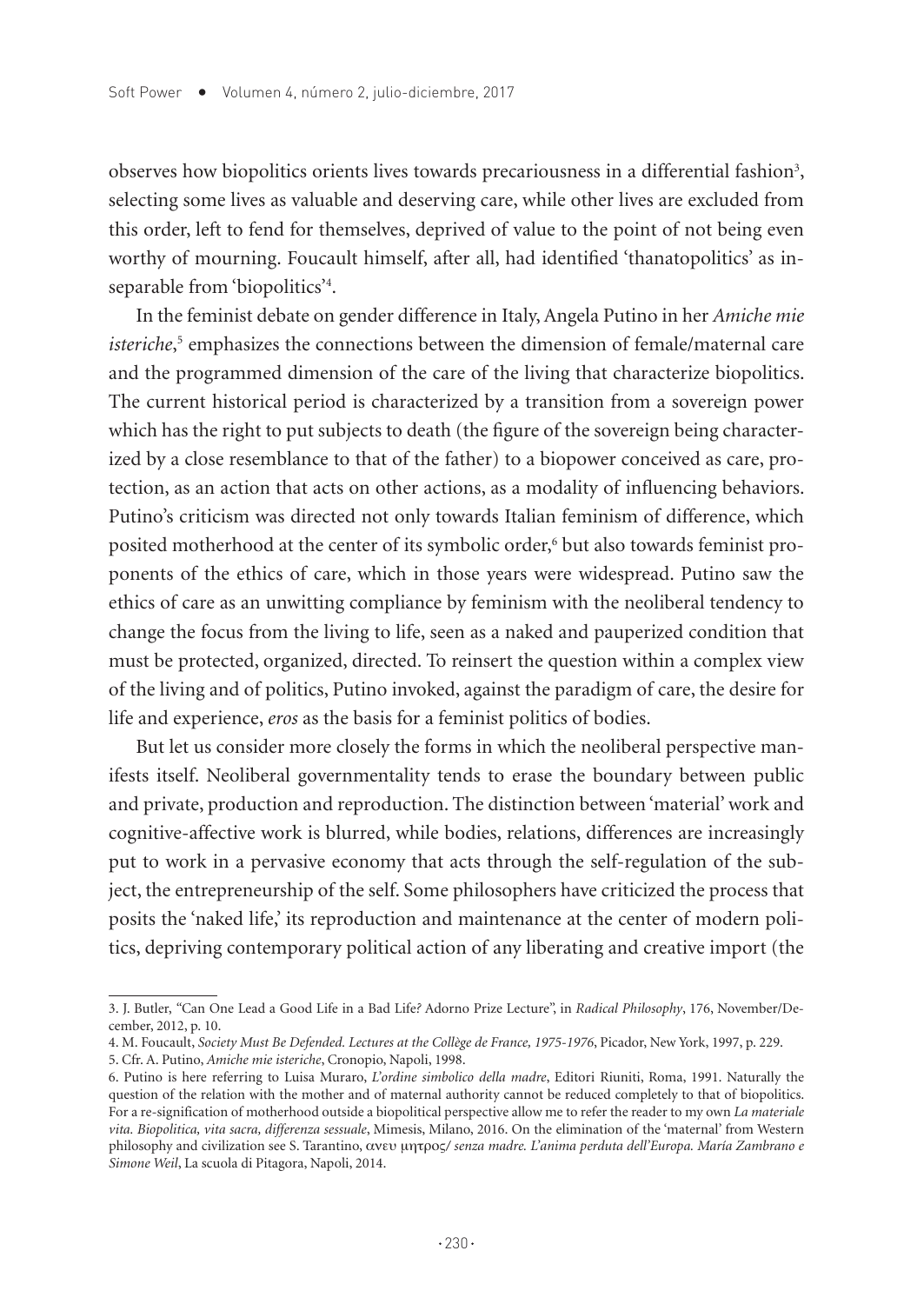process of depoliticization indicated by Arendt which begins with modernity).7 Others see the mechanism on which the exclusion of the 'naked life' from the public sphere is based as a form of 'excluding inclusion' that turns the excluded, discarded element, the 'leftover,' into a threat or perturbation *ab origine* of the established order on account of its very ejection.<sup>8</sup>

But along with the 'naked life' something else was removed from Western political history: the body of Antigone, buried alive outside the walls of the *polis.* For this reason, feminist theories and practices have always explicitly questioned the separation between public and private sphere, between the social and the political, between family and society, highlighting how the social contract hid a more fundamental (because hidden) sexual contract, which divided up work and power in favor of men.<sup>9</sup> This position, at least in the so-called radical feminism, is distinct from the neoliberal perspective, which erodes the space of politics by including everything into the economy, and also resists the temptation to overcome the public/private dualism by progressively including the public sphere into the private dimension. Rather it is an effort to expand the political horizon, through a larger and more complex view of politics. 'It is already politics' wrote the Italian feminist Carla Lonzi in 1970,<sup>10</sup> to suggest a new form of politics, a movement that started from material existence, the body, the desire of every woman, which opened new horizons, new relations, new verbal and political practices. From this perspective, feminist theories and practices continue to be decisive for the definition of the possible forms of a politics of material life, of a politics of the 'between' as an irresolvable tension, as a definitive split between *bios* and *zoé.* 

The 'sexual contract' on which for centuries the separation between productive and reproductive work, between the public sphere and the private sphere was based is undergoing an irreversible crisis. This crisis of the symbolical patriarchal order involves politics, economy, sexuality, and has been brought about, among other factors, by feminism and by all the political movements that, starting from the 1960s, have questioned the traditions and costumes of Western societies. For decades, neoliberalism has appropriated these transformations, incorporating and transforming its principal tenets. In the moment that neoliberal governmentality exposes feminism to the danger of

<sup>7.</sup> H. Arendt, *The Human Condition*, University Press, Chicago, 1958.

<sup>8.</sup> G. Agamben, *Homo sacer. Sovereign Power and Bare Life*, Stanford University Press, Stanford, 1988.

<sup>9.</sup> C. Pateman, *The Sexual Contract*, Stanford University Press, Stanford, 1988.

<sup>10.</sup> C. Lonzi, *È già politica*, written with M. Grazia Chinese, M. Lonzi e A. Jaquinta, Scritti di Rivolta Femminile, Milano, 1977.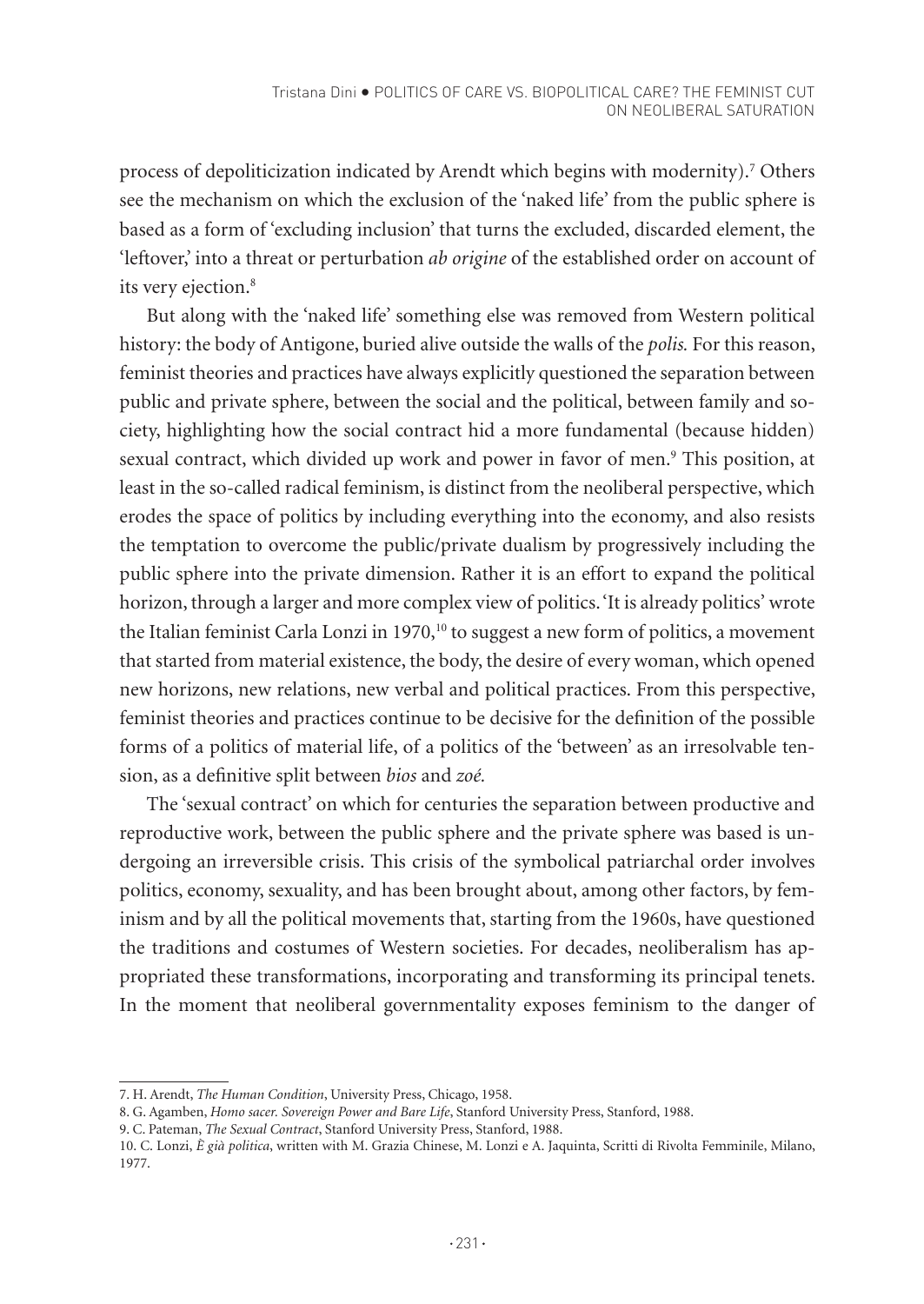assimilation and neutralization (Nancy Fraser), $<sup>11</sup>$  it is necessary to return to the irreduc-</sup> ible aspects of feminism to clearly mark the distance from the neoliberal perspective.

The question is, therefore: is care one of these irreducible aspects? Can care be transformed from a 'biopolitical agent' into an instrument to destabilize the neoliberal order? The problem is not so much the evident contiguity between neoliberalism and women's condition in globalized society, as much as that between neoliberalism and feminism. This problem involves, in different ways, both emancipatory feminism and so-called radical feminism. On the other hand, feminism has a privileged position in this situation: it is located precisely in the point in which neoliberal rationality can be punctured, to make room for something else, something that may serve to elaborate new political strategies and practices.

The feminist theoretical approach and the interpretative tools used by feminism offer crucial observation points. The importance of the symbolic order and the relevance of sexuality for politics are among the main tools through which feminism theories and practices have questioned Marxist economicism and decisively undermined classical political theory, eroding its keywords (citizenship, democracy, equality). The problem is applying these tools to a changed reality in order to invent new practices.

From this perspective, the question of 'labor' becomes of crucial importance. The entrance of women into the job market in the twentieth century has been the main vehicle of the participation of women in the public sphere. This connection between labor and citizenship has remained very close at least until the second half of the twentieth century. It was the participation in labor that started the processes of subjectivation and public acknowledgment, which preceded every time the formal acquisition of rights. Yet, while labor was the motor that led to the participation of women in the public sphere, something was left out of this process and remained an obstacle to it: the domestic labor of women, the labor of care, the silent labor that leaves no traces but on which all other labor relies.

'A woman's work,' from the time she gets up to the time goes to bed is as hard as a day at war, worse than a man's working day. Because she has to make her time-table conform to those of other people –her own family and the various organizations it's connected with […] From the man's point of view a woman is a good mother when she turns this discontinuity into a silent and unobtrusive continuity. This silent continuity used to be regarded as life itself, not just one of its aspects, the same as work. And now we've got to the root of the matter or the bottom of the mine.<sup>12</sup>

<sup>11.</sup> N. Fraser, *Fortunes of Feminism. From State-Managed Capitalism to Neoliberal Crisis*, Verso, London, 2013.

<sup>12.</sup> M. Duras, *Practicalities*, Groove Press, New York, 1986, p. 45.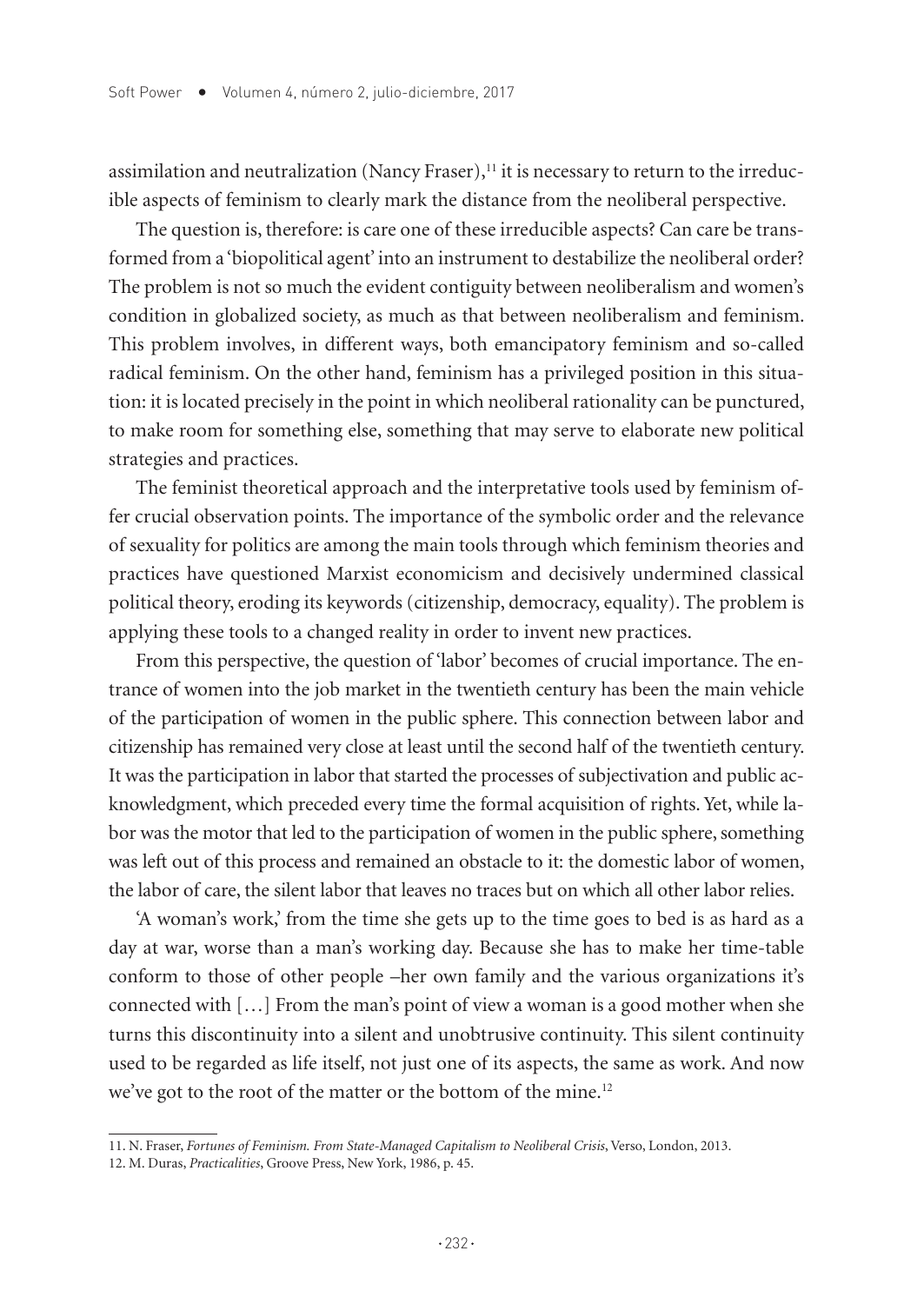The question of 'domestic' labor has been at the center of feminist struggles and debates since the 1970s<sup>13</sup>. The labor of reproducing the living, the hidden, invisible but unavoidable labor, carried out in the closed space of the *oikos,* has always undermined the possibility of establishing a single unit of measure for labor, of quantifying the production of value. Even among male philosophers there are many who acknowledge that in the case of domestic labor there will always be an *excess*, a *difference* in subjectivity, a personal experience that cannot be reduced to any units of measure, since it is qualitatively different14. Behind all this, lies the *asymmetry* of power relations: it is the power over women that undermines the very possibility of measuring the quantity of labor using the same unit of measure.

Today the female work of care and reproduction, once unpaid or partially paid and defined as 'servile,' is no longer restricted to the private home. Its characteristics, in a society in which the service sector has become dominant, have extended to a large section of labor, to the point that sociologists speak of a 'feminization of labor.' The expression<sup>15</sup> designates a plurality of phenomena that characterize contemporary capitalism and neoliberal economic rationality: the collapse of the separation between productive and unproductive labor, between private time and labor time, between private sphere and public sphere, between production and reproduction; new forms of 'live' labor arise, tied to affectivity, to intimacy, to relations, to care, in which the product is inseparable from the producer.16 Indeed, even the process of social reproduction is turned into labor, starting from conception, pregnancy, and birth<sup>17</sup>.

But the 'feminization' of labor raises also the question of the increasing presence of women in the job market in Western countries, which has been accompanied, on the other hand, with the transferal of care labor to women from other countries, as well as a decrease in the quality of the work in which women are present in great number<sup>18</sup>. This feminization of labor has been interpreted as a commodification of all aspects of life

<sup>13.</sup> A synthesis of the Marxist-feminist perspective can be found in S. Federici, *Revolution at Point Zero. Housework, Reproduction, and Feminist Struggle*, PM Press/Common Notions/Autonomedia, 2012.

<sup>14.</sup> The representative of the Italian post-working class philosophy (in Italian postoperaismo), C. Marazzi discusses this in his *Il posto dei calzini. La svolta linguistica dell'economia e i suoi effetti sulla politica*, Bollati Boringhieri, Torino, 1999. 15. C. Morini, *Per amore o per forza. Femminilizzazione del lavoro e biopolitiche del corpo*, ombre corte, Verona, 2010.

<sup>16.</sup> E. Feder Kittay, *Love's Labour Essay on Women, Equality and Dependency*, Routledge, New York-London, 1999; A. Russell Hochschild, *The Commercialization of Intimate Life. Notes from Home and Work,* University of California Press, Berkeley-Los Angeles-London, 2003.

<sup>17.</sup> M. Cooper, C. Waldby, *Clinical Labour. Tissue Donors and Research Subjects in the Global Economy*, Duke University Press, 2014; M. Cooper, *Life as Surplus: Biotechnology and Capitalism in the Neo-liberal Era*, Washington University Press, 2008.

<sup>18.</sup> B. Ehrenreich, A. Russell Hochschild, *Global Woman. Nannies, Maids and Aex Workers in the New Economy*, Henry Holt and Company, New York, 2002.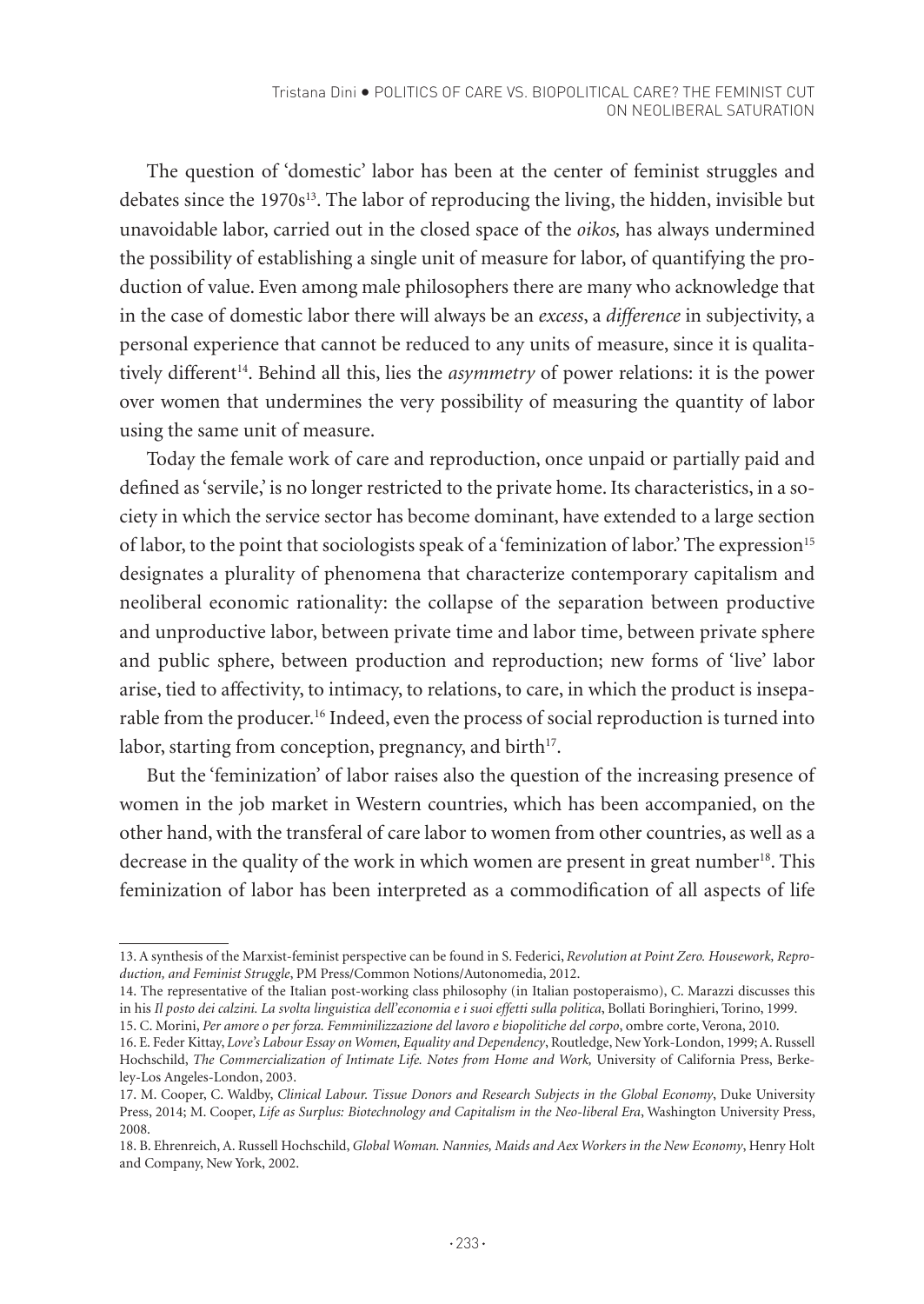but also, for example within the Italian philosophy of sexual difference, as a chance to overcome this commodification: to positively account, from a perspective of difference, for the 'added value' that the labor of women implies when difference is not neutralized in the name of equality $19$ .

But, when subjectivity itself is completely caught within a neoliberal perspective based on the idea of self-entrepreneurship, what, in the labor of women, can still 'exceed' the logic of commodification?

In the transition from liberalism to neoliberalism, the level of subjectivity replaces the objective level of the market and the economy; we go from the centrality of exchange to the centrality of the subjective dimension of entrepreneurship. Neoliberal governmentality operates within subjectivity through the notion of the subject as his or her own entrepreneur. In his last phase, Foucault explored new paths in the process of subjectivation, studying practices of the self that can counter power mechanisms. From a feminist perspective too, the key to distancing oneself from neoliberal 'self-entrepeneurship' lies in the identification of new strategies based on subjectivation processes more than on 'politics of care.' It is possible, for example, to draw a clear-cut distinction between the feminist notion developed within Italian feminism of 'partire da sé' ('starting from one self') and neoliberal 'self-entrepreneurship.'20 Both modes of action have desire as their main motor but they differ profoundly in terms of their goals. The idea of starting from oneself in establishing relations with other women comes from the self-consciousness practices that, in the 1970s, placed subjectivity at the center of feminist politics. In a period in which everything was interpreted on the basis of ideological, objectifying schemes, 'starting from oneself' meant focusing on the lives of individuals, on their bodies and desires, on the material quality of life. Starting from oneself was proposed first and foremost as a practice of de-identification, a way to go beyond a submissive subjectivity and focus instead on a free one. Not a fluctuating, fragmented subjectivity, but a desire that starts with the self, independently of the trajectories of power, and inscribes itself in a political and relational dimension. Different from the desire that governs self-entrepreneurship which while producing mobile, multiple, unstable identities, tends, however, to coalesce around a single object: productivity, performance, the 'functioning' of the self.

<sup>19.</sup> AA.VV., *Il doppio sì. Lavoro e maternità*, Quaderni di Via Dogana, Milano, 2008.

<sup>20.</sup> The 'starting from oneself' (partire da sé) is a notion that was developed within Italian feminism based on self-consciousness practices. Carla Lonzi referred to it already in the 1970s but it appears first in Libreria delle donne di Milano, *Non credere di avere dei diritti*, Rosenberg & Sellier, Torino, 1987.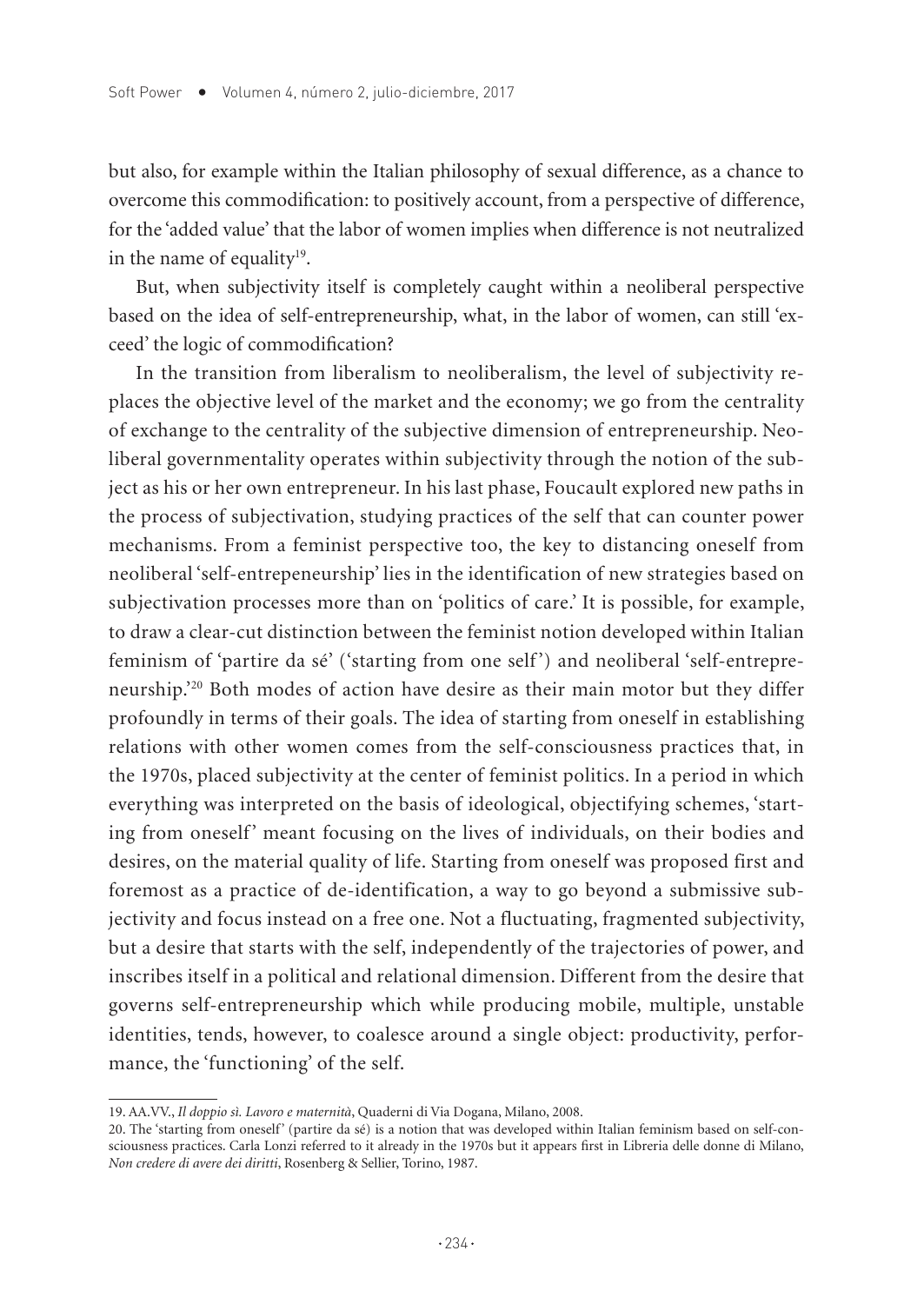'Starting from oneself and avoid being discovered,' writes the Italian feminist philosopher Luisa Muraro<sup>21</sup>, to illustrate how in feminism desire always travels outside the trajectories of power, avoiding them. It is a question of rediscovering the deconstructive potential of self-consciousness, its capacity to erode the identifications and idealizations of neoliberalism, to lay bare a power that is no longer patriarchal, but is in a way more pernicious, because it acts through the desires, the bodies, and the liberties of individuals. The question today is not that of placing everything, feminine difference included, on the market, but that of identifying the elements, postures, the movements that elude it. To conceive 'a justice that starting from the position of a woman will be valid for all,<sup>22</sup> one must first of all ask oneself what remains outside a power whose goal is that of occupying all available spaces, every aspect of subjectivation processes, leaving no remainders. What remains outside is, first of all, sexual difference as a force that undermines the One of modern subjectivity, a force that resists the undifferentiated range of a flexible subjectivity, which is easily incorporated to neoliberal ideology. The multiple activated by sexual difference, by sexual bodies, is not the multiple of neoliberal logic, but the opening of a subjectivity that remains in continuous transformation, which does not follow self-promoting strategies, but remains in contact with the transformational power of the unconscious, with the desire without object that is at the basis of any relational opening.

Sexual difference opens the free space of the relation which, beyond any symbiotic lock, unbalances the self towards the other, towards a relation as a transformation of oneself and the other.

The entrepreneurship of the self includes forms of excess in a 'surplus of enjoyment,' favoring forms of 'ultra-subjectivation' that lead individuals to follow the imperative of the 'always more.'<sup>23</sup> One must, therefore, start from the marginalized areas of neoliberalism, from the obstacles to the performativity of the new subject, to his or hers self-enjoyment. Women are a resource for this new subject because it assembles a number of feminine attitudes: the need to affirm oneself on the job (emancipation), the capacity to simultaneously operate at multiple levels (multitasking), the capacity for sacrifice (self-sacrificing subjectivity is rewarded), a performativity which is connoted in strongly sexual ways. Yet there is a feminine enjoyment that goes beyond this, or, in Muraro's words, 'a demand for enjoyment'<sup>24</sup> by women that leads beyond this type of subjectivity,

<sup>21.</sup> L. Muraro, 'Partire da sé e non farsi trovare', in Diotima, *La sapienza di partire da sé*, Liguori, Napoli, 1996, pp. 5-21.

<sup>22.</sup> S. Burchi, T. Di Martino (eds.), *Come un passaggio. Pensieri e pratiche tra lavoro e non lavoro*, Iacobelli, Roma, 2013.

<sup>23.</sup> P. Dardot, C. Laval, *The New Way Of the World: On Neoliberal Society*, Verso, London, 2014.

<sup>24.</sup> L. Muraro, *Al mercato della felicità. La forza irrinunciabile del desiderio*, Mondadori, Milano, 2009.